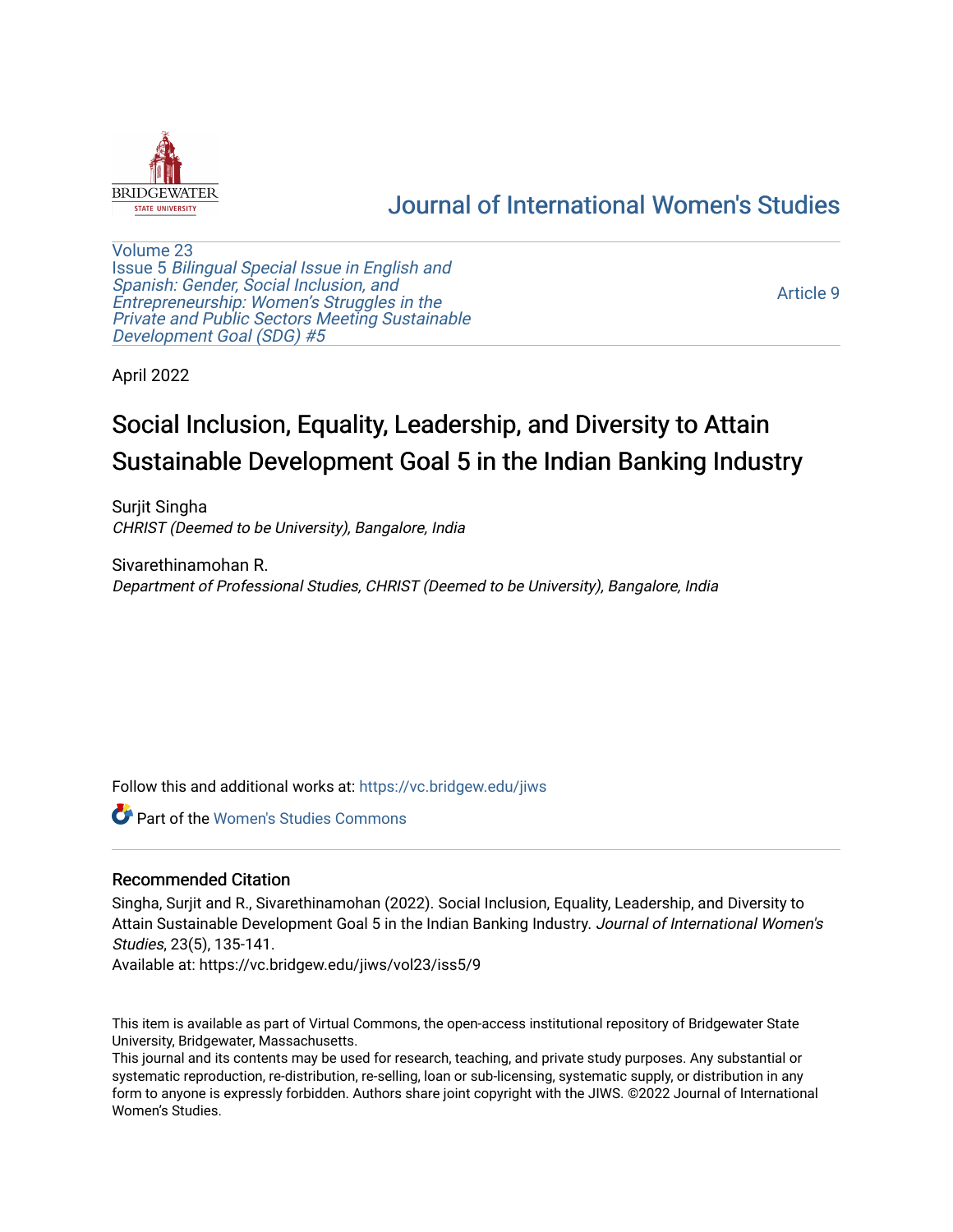# **Social Inclusion, Equality, Leadership, and Diversity to Attain Sustainable Development Goal 5 in the Indian Banking Industry**

By Surjit Singha<sup>1</sup>, Sivarethinamohan R.<sup>2</sup>

### **Abstract**

The UN SDG 5 aspires to end all kinds of bigotry and abuse of women, although gender bias still exists in India. Most bank employees are men; few women hold senior positions in India's banking industry because of the country's early history of limiting chances for women to enter the profession. The solution to this is to hire women in leadership positions from international locations if the banking sector opens. The development of the banking industry in India relies on the best talent. The banking sector must open its position for multinational expatriates to maintain diversity and bring forth the inclusivity of a multi-talented global workforce. The concept of liberalization, privatization, and globalization in the Indian context is limited. Privatization and globalization can only be anticipated if they have a multicultural workforce within the country and globally.

*Keywords:* Multicultural workforce, Bank, Globalization, India, Gender equality, SDG5

#### **Introduction**

With the tremendous and powerful long years of India's independence, and with more than 1,652<sup>3</sup> Indian languages, only 22 languages<sup>4</sup> acknowledged under India's Constitution's eighth schedule, the request for recognition of other languages under India's constitution's eighth schedule persists. India's diversification is multifaceted, as is its concern. Equality is enshrined in its constitution under Article 14, but there is a difference in dividend regarding women; under the same sky, women do not get equal rights. Dalit women receive no benefits for their empowerment. The front layer and the opportunist best consume all the benefits. Empowered is only empowered, and it appears that empowerment is taking place. The majority of empowerment occurs in college, but true empowerment is supposed to occur in the rural parts of India.

<sup>&</sup>lt;sup>1</sup> Surjit Singha is a PhD research scholar at CHRIST (Deemed to be University), Bangalore, India and Asst. Professor at Kristu Jayanti College (Autonomous), India. He has 12+ years of experience in the industry and teaching, and he has published various articles and books in his credit. His research interests include Workforce Diversity, Organizational Climate and Culture, SDG, and topics that benefit society. Author e-mail: surjit.singha@res.christuniversity.in, surjitsingha@kristujayanti.com, [surjitsingha@gmail.com.](mailto:surjitsingha@gmail.com) ORCID iD 0000-0002-5730-8677, SCOPUS ID: 57219215365.

<sup>&</sup>lt;sup>2</sup> Dr. Sivarethinamohan R. is an Associate Professor at the Department of Professional Studies, CHRIST (Deemed to be University), Bangalore, India. He did his PhD. from Bharathiar University, Coimbatore (Tamilnadu) in the year 2008. His research interest is in the area of human resources analytics, digitalization, and new populism. He has published more than 30 research papers in reputed national and international journals, and many papers in refereed conference proceedings. Author e-mail: [sivarethina.mohan@christuniversity.in.](mailto:sivarethina.mohan@christuniversity.in) ORCID iD 0000-0003-1918-8931, SCOPUS ID: 57190127095. Web of Science ResearcherID: ABE-7036-2020.

<sup>3</sup>The Times of India, News Service. (1975, Oct 24). 14 main Languages & 1,652 Dialects in India. *The Times of India (1861-Current)* Retrieved from https://lavasalibrary.remotexs.in/historical-newspapers/14-main-languages-1- 652-dialects-india/docview/739062705/se-2?accountid=38885

<sup>4</sup> Languages Included in the Eighth Schedule of the Indian Constitution. (2019, June 14). In *Department of Official Language*. Retrieved from https://rajbhasha.gov.in/en/languages-included-eighth-schedule-indian-constitution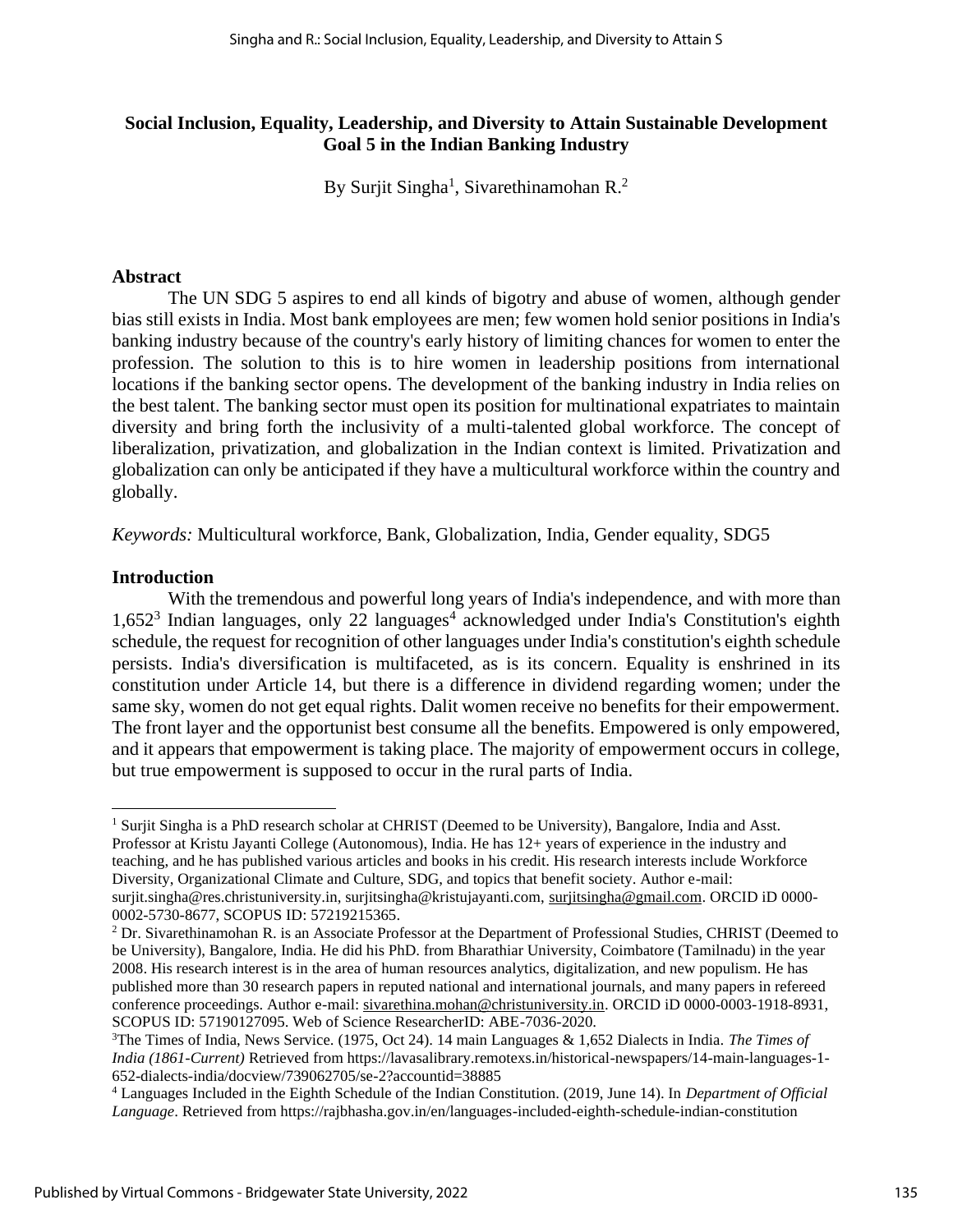COVID-19 has added a new challenge to true empowerment, even as it empowers students at the college level through online learning. The internet bandwidth in the Northeastern region of India is slow, and many people do not have access to the internet or electronic devices and frequent interruption of electric supply. J&K (Jammu and Kashmir), Andaman, and Nicobar are in a similar situation. J&K is still on 2G, while Andaman and Nicobar have almost no internet access. When documenting events of empowerment, fund allocation, and distribution, there is no denial of corruption or unethical practices. Women were not allowed to work in corporate or even government sectors during India's early days of independence, which led to fewer women with extensive experience in the present banking sector. This adds to the challenge of establishing female leadership in India's banking sector. The mistake of the past has its footprint in the present. The current Indian education system educates people, but they are not employable; they are not industry-ready.

True empowerment is believed to be financial empowerment; however, how much does this paradigm hold true? It varies from person to person; the truth is that one requires money to survive in society. Therefore, financial empowerment is essential for women, and skill-based training is necessary to start their enterprise. There has been an effort for skill empowerment, and thus the cottage industry has emerged in India. However, COVID-19 crushed most of the cottage industry in India. The unprecedented lockdown, which is being managed in an unscientific manner, has harmed the Indian economy, and, as a result, the purchasing power parity has been reduced.

India's household income has decreased, and most playschools are closed now, leaving mothers wondering where they should place their children while going to work or working from home. The child requires the attention of both the father and mother, while both must continue to work to manage the educational expenses.

Higher Secondary exams were cancelled, and as a result, students were promoted to continue their studies, posing new challenges to their overall skill development. This will be remedied in due course with the inflow of skilled force. India's index of skill development will fall in the same way as that of India's GDP. It will affect everyone, especially India's SC, ST, and Dalit communities. Internal aggression is a distinct possibility that will be realized in due course.

North Bengal Siliguri belt, formerly part of the Koch Behar princely kingdom, is in a strategic location and one of the most crucial corridors of India as it is near the international border surrounded by Bhutan, Nepal, Bangladesh, and China. Moreover, all the road transport movement to the Northeast India area passes from the same region. Therefore, it will be viable if India takes extraordinary measures to protect the area as all the commodities are transported to the Northeast part of India from the same geography. Otherwise, women, children, and the elderly will bear the brunt of the burden due to the non-availability of essential commodities. It is evident from the recent post-election violence of 2021 in North Bengal (India), where certain opportunist groups looted families and tortured women, children, and elders. Such incidents occur in the nooks and corners of India, which will lead to an increase in the crime rate. The ultimate victims are the oppressed, suppressed, SC, ST, Dalits, children, and women.

#### **Review of Selected Literature**

According to Girón, A., & Kazemikhasragh, A. (2021), women's inequality has gained greater attention over the last few years, with leaders from business, politics, and academia increasingly addressing its effect on economic progress. Studies have shown that there may be a negative or positive link between the two factors. This research aimed to ascertain how gender disparities affect the economy in both developing and developed Asian and African countries.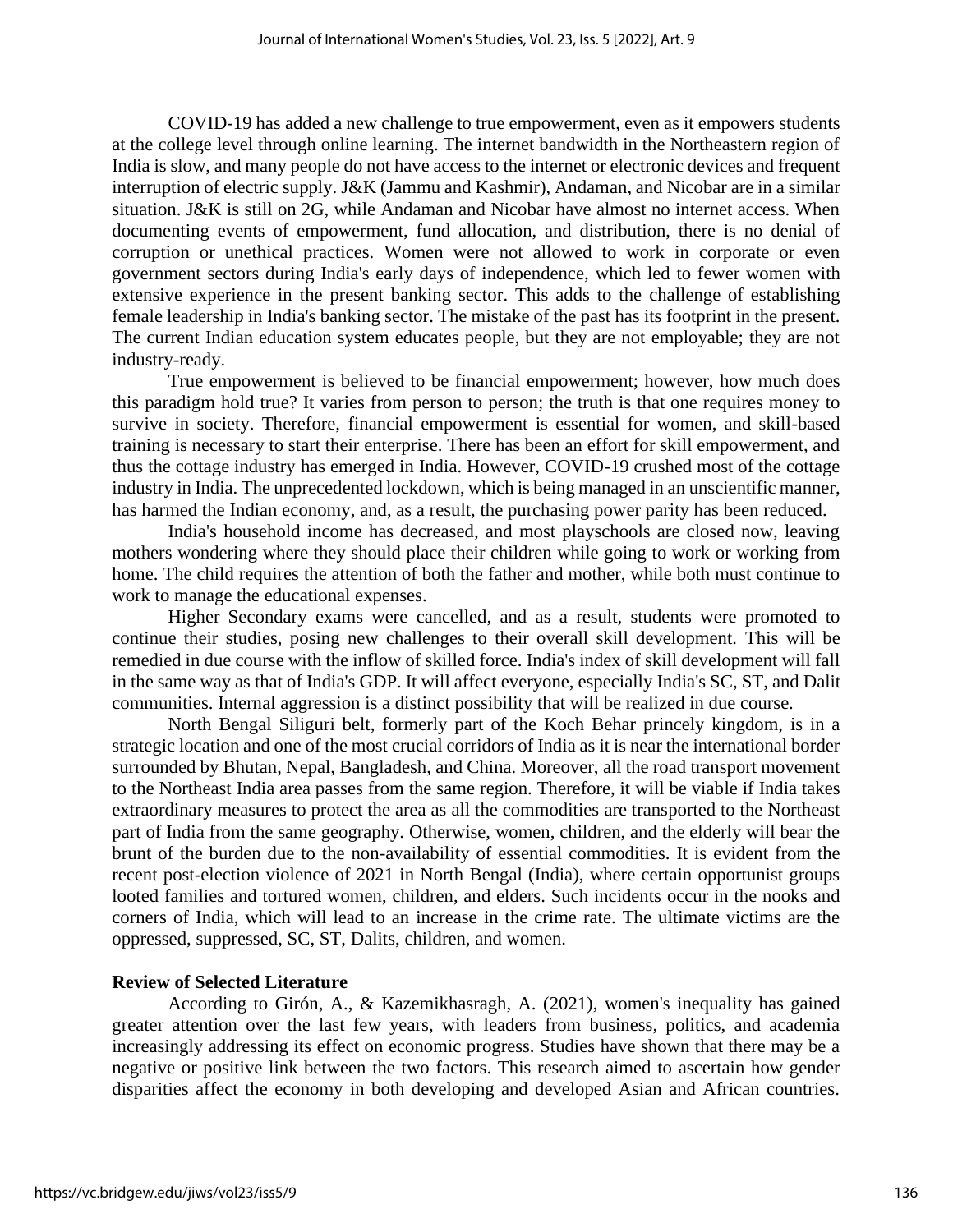Using panel vector autoregressive, the researcher investigated women's rights in productivity expansion in 1010 and 2018 respectively. The Arellano-Bond framework was used in the following part to generate a consistent estimation that endorses the previously mentioned proposed model. Gender disparity has both a positive and negative effect on economic development. Moreover, the results of the study could be used by legislators in Asia and Africa to enhance gender inclusion and equity for fellow humans.

Several research studies show that their financial wellbeing and autonomy increase when women's education levels grow (Anita, C and Ravindran, D., 2020). Education has shown to be an effective instrument for empowering women. A more significant female presence must aid women's empowerment in government. In the last two centuries, the Gross Enrolment Ratio [GER] of Indian women has risen steadily. Women's GER outpaced men's in the 18-to-23 age group in 2018-2019. Women now made up only 48.20 per cent of the population in India in 2019 (Reports from the All-India Survey of Higher Education, 2019). Despite its increasing literacy rate and female enrollment in higher education, India has a declining trend in terms of women entering the labor market. In the Indian parliament, women make up just 14.36 per cent of elected members of parliament in the lower chamber (The Lok Sabha) in 2020. These data raise an essential issue about whether initiatives for women's empowerment are producing the desired effects in terms of equality for women and in governance. This study investigates the relationship among women's enrollment in higher education and literacy levels, as well as their depiction in democratic representation and the working population in India.

The research aims to look at Bahraini women who work in the financial industry; this industry is continuously expanding, and making investments is crucial to attracting qualified employees (Al-Alawi, Adel Ismail, 2016). It is critical to identify the specific circumstances that impact women's leadership to assist women in advancing in this area. The study examines the impact of various factors on women's advancement to higher levels of management. The study employed three distinct survey methodologies, as well as quantitative and qualitative data collection approaches. The first questionnaire was for women working in Bahrain, the other for women from Bahrain who left the industry. The final questionnaire was for financial and banking human-resource managers. Women constitute roughly 25% of the overall employment in this industry in Bahrain (Bahrainis and expatriates). Results showed that almost 8% of female candidates were elected to the Board of Directors, and 4.5% of female Bahrainis have been appointed to the rank of CEO in the workplace. According to the study, the most pressing issue affecting Bahraini working women is "the need for women in leadership positions." The response factor for "fringe benefits" was the lowest. The "family concerns affecting women" component, on the other hand, is much less important. The recommendations aimed to assist women in the workforce and decision-makers in removing all or some barriers that prevent women from achieving leadership positions in banking, financial, and other industries.

#### **Social Inclusion of Women**

Family is considered an institution due to its inclusivity of each member, including women, but this does not seem to be valid within the Indian context since most of the decisions are taken by dominating male members of the family. The dominating male society does not give women's decisions importance. The decision of a woman's family member needs to come with the approval of a male in India; with such circumstances, Indian families do not come under the preview of "Institutional norms of the family" as that of the Western society. To address these issues, different rules and regulations had been formulated, which include Article 14, "Right to equality." Article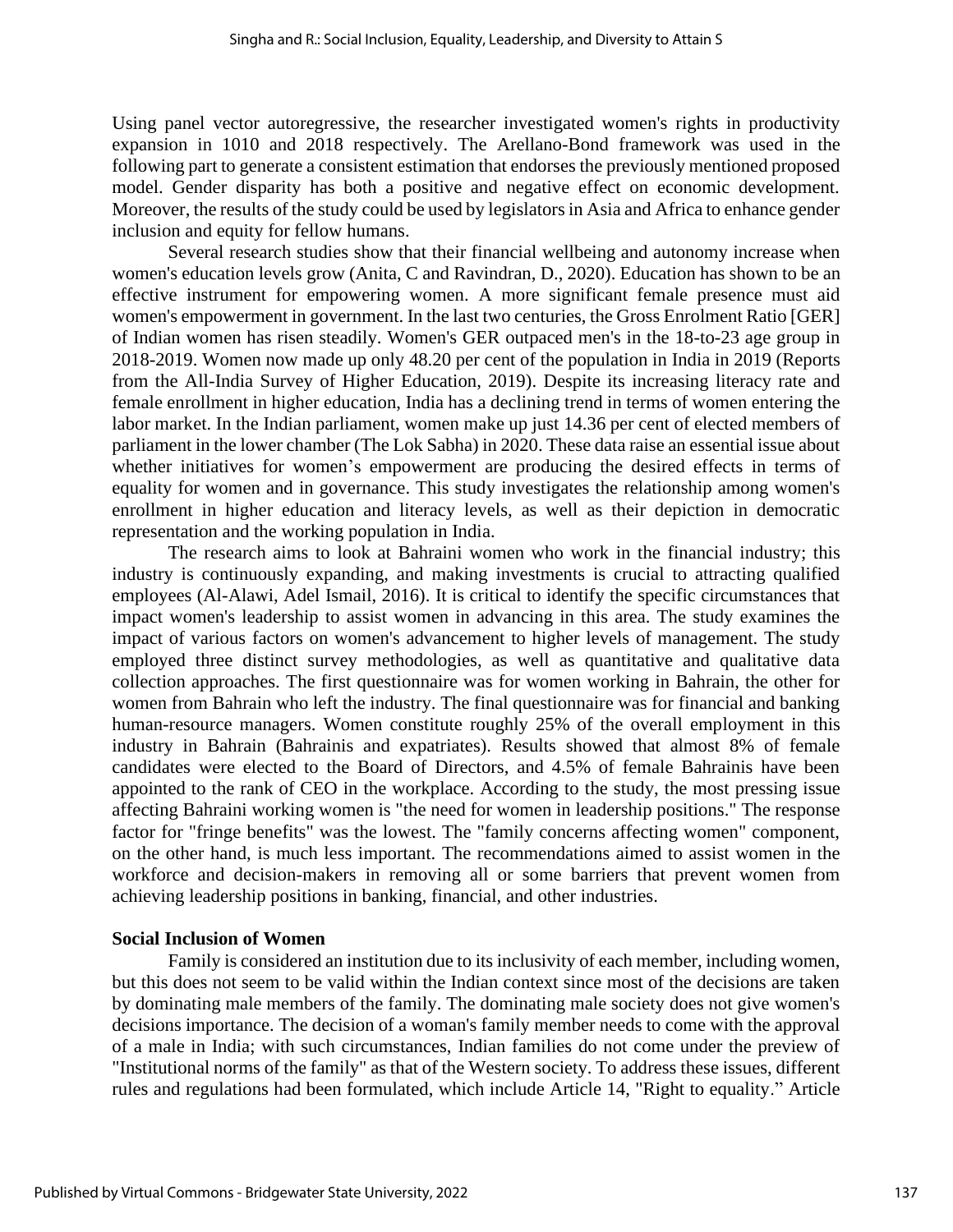39 directs the state to direct its policy toward ensuring equality for men and women to a sufficient means of livelihood, Article 39(a) requires equality in the workplace for men and women, and Article 42 requires the state to make regulations to ensure justice and humane working conditions. Article 16 of the Constitution guarantees equal justice to all citizens regarding employment or recruitment to every government office, among many other factors. All of India's existing rights have failed to enhance women's rights in sociocultural settings. Throughout the Indian system's current situation and placement, this same remedy improves tolerance and acceptance in society; defensive and offensive methods have also proven to fail.

The legal formulation of equality is derived from the Western context to imply that the Indian system is viable by promoting inclusivity. The current situation of women in India has failed to provide them with all the rights enshrined in the legal system and existed only on paper. The rising crime rate against women in India has demonstrated that some things are not per the legal framework or that India's education system has failed to provide a solution for a harmonious social existence. The possible solution is to manage diversity scientifically to bring forth inclusivity.

# **Equality and Leadership in the Banking Industry of India**

As enshrined in Article 14, "Right to equality" must be practised for both men and women while applying the responsibility of strengthening leadership roles. However, does it co-exist as prescribed in the paper? Inside the Indian banking system, there are very few women in leadership positions. It represents that whatever is given a prescription doesn't ever happen, and the like policy papers are another round of arbitrary compositions. Legal rights and sections are formulated to bring forth women's rights; however, it fails considering India's alarming crime rates against women. Equality is possible with empowerment, but ironically, empowered individuals have become more empowered, and unempowered people have become less empowered. Women from the Scheduled Castes, Scheduled Tribes, and low-caste groups are frequently excluded from lists of empowerments; the lack of inclusivity in the social system also plays a part in the current situation. If food is given to a hungry person, they will graciously consume it for nourishment; however, what if food is given to a person who is already full? This is the same story of empowerment that has ever walked the path towards village, ST, SC, and Dalit women. Empowerment activity is limited to some limited reach-out, or instead, it is set up for more convenience within the reach-out. The Northeast, J&K, and A&N regions are just lightly touched for the sake of documentation in the paper. Because a specific region is just ignored due to the biased nature of an individual, such an approach will never promote inclusivity. When unethical practices cease, there is a chance for true empowerment, which will address the issues in the future. This would necessitate a reform in India's educational system. Poverty and corruption exist in our society; the immediate solution is to lift the poor out of poverty to attain the UN SDG1.

True globalization will open Indian banks' doors to female foreign employees to achieve gender parity and women in leadership positions in the financial sector. Eventually, financial institutions ought to be prepared to pay a fair salary for such pursuits.

#### **Gender Diversity to Attain UN SDG5**

UN SDG5 aims to eliminate all forms of discrimination and violence against women, but discrimination against women still exists in India. Most bank employees are men. There are few women in leadership positions in India's banking sector. One of the primary reasons is a lack of opportunities for women to join the workforce in India during its early days. However, another possible solution is to allow women of other nationalities to apply for such leadership positions.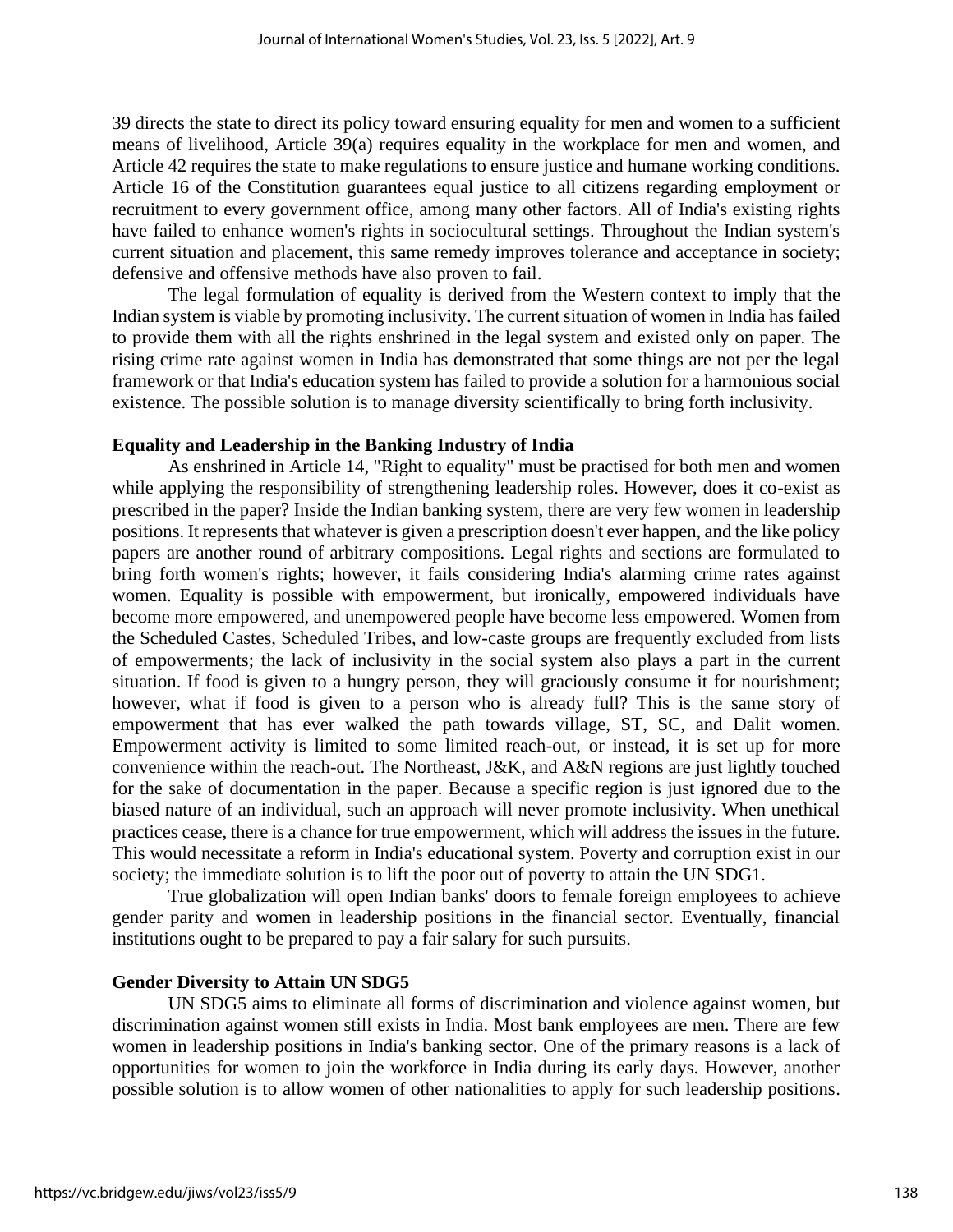To join banking jobs, the candidate must clear a specific banking examination in India. Such examinations are not held overseas. It hinders candidates from overseas from applying for a job in Indian banking, resulting in a monopoly in the job market only for Indians. The policies are designed in such a way that only Indians can acquire jobs. Gender diversity in Indian banking is not evenly distributed, and there is no such policy. The women's reservation bill has always been there as a political ploy and used as a vote bank. The CAA was passed quickly, granting specific Bangladesh, Pakistan, and Afghanistan communities the right to obtain Indian citizenship; however, the women reservation bill and Assam's six community ST bill had been in place for a long time. Since 1968, six communities, including Koch Rajbongshi, have been demanding ST status for their welfare and rights to represent their identity, including women's wellbeing. But until now, it has been used as a political ploy for votes from Assam's six communities, as is the case with the Women's Reservation Bill. Management of gender diversity scientifically will eliminate all forms of discrimination and violence against women; this is possible by collaboration, inclusivity, and giving equal rights to SC, ST, and Dalit women. Northeast Region, A&N, and J&K should be an integral part of any empowerment activity and shall not be just included with one or two MSME (Micro, Small and Medium Enterprise training) for mere documentation.

#### **Discussion**

Globalization can be achieved when an organization allows multinational expatriates to work under one platform and not merely expand its bank branches across the globe. The Indian banking sector is presenting itself as a global entity to acquire customers from various domains; however, banks need to open for multinationals to work together to be truly global. The crisis of women leadership in the Indian banking sector is real; however, this is not the reality. There are women worldwide who have great experiences, and they would like to work if proper compensation, excellent working conditions, an inspiring environment, and a positive organizational climate are offered. Men hold most leadership positions in a bank, and they are reluctant to offer leadership positions to women owing to their own job security. This kind of attitude towards women is a hindrance to the growth of the organization. Today we can see mergers and amalgamation of various banks in India due to lack of productivity and mismanagement. To run a bank with profit, the organization requires a talented workforce, which cannot be confined to just men and citizens alone.

The India Skills Report  $2021^5$  states that merely 45.91 per cent of the graduates are employable, which has declined further compared with the previous year data. On the other hand, women candidates performed better than men, with 46.82 per cent employable. The report further states that men dominate 64 per cent of the working professionals, and 36 per cent of the workforce of India are women; it is a clear indication of unequal distribution of the workforce in India. The discrimination is clearly visible and should be addressed immediately to equalize the workforce in terms of gender equality to attain UN SDG5.

Article 14 in the Constitution of India professes the right to equality, but the data clearly indicates disparity in terms of equal employment opportunities. Such inequality exists due to a lack of awareness of various opportunities, legal rights, and privileges that women get. Inclusivity

<sup>&</sup>lt;sup>5</sup>India Skills Report 2021: More than half of BTech graduates lack tech skills; women are more employable. (2021, February 23). In *ET Government*. Retrieved from

https://government.economictimes.indiatimes.com/news/education/india-skills-report-2021-more-than-half-of-btech-graduates-lack-tech-skills-women-are-more-employable/81169237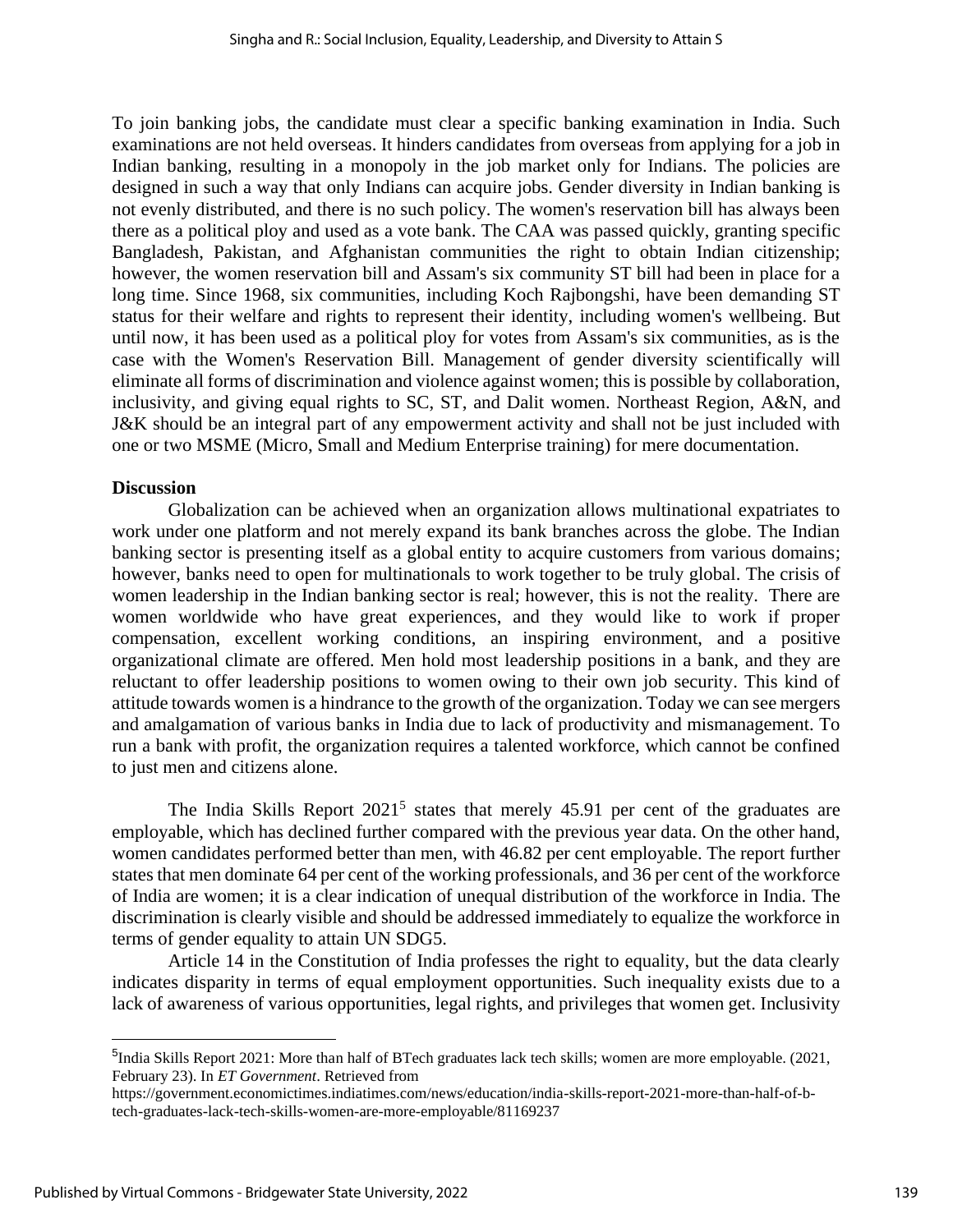should be promoted in all walks of life to remove biases and to provide equal opportunities for all. India is a nation of multiple languages, cultures, and religions, and national unity must be restored for peace, harmony, and kinship. We need to think beyond our self-greed and work for the attainment of wellbeing for the entire universe.

# **Conclusion**

The solution to gender disparity is inclusiveness. The inclusion of the Northeast region, J&K, and A&N will bring inclusivity in the practice of women's empowerment. While providing empowerment to all castes and communities, including SC (Schedule Caste), ST (Schedule Tribe), and Dalit women, must be integrated. Empowerment should not be limited to colleges and educational institutions; it should extend to the interior village. The women's reservation bill must be passed in the Indian parliament. The six communities who have been demanding ST since 1968 must be granted as they qualify all the criteria for inclusion. The sudden inclusion of CAA (Citizenship Amendment Act  $2019$ <sup>6</sup> in the Indian system raises concerns about ethical practices since the women reservation bill and ST bill of six communities of Assam<sup>7</sup> has been hanging on for a long time without any concrete results. The exclusion of specific communities, castes, religions, and regions from women's empowerment impedes the total holistic development of the community as a whole. UN SDG5 aims to eliminate all forms of discrimination and violence against women<sup>8</sup>, but discrimination against women still exists in India. Most bank employees are men. There are a few women in leadership positions in India's banking sector<sup>9</sup>. One of the primary reasons is a lack of opportunities for women to join the workforce in India during its early days. The solution to this is to hire women in leadership positions from international locations if the banking sector opens. The development of the banking industry in India relies on the best talent. The banking sector must open its position for multinational expatriates to maintain diversity and bring forth the inclusivity of a multi-talented global workforce. The concept of liberalization, privatization, and globalization in the Indian context is limited. Privatization, globalization can only be anticipated if they have a multicultural workforce not just from within the country, but globally.

<sup>6</sup> The Citizenship (Amendment) Act, 2019 (n.d.). Retrieved September 29, 2021, from https://egazette.nic.in/WriteReadData/2019/214646.pdf

<sup>7</sup> Talukdar, S. (2019, January 21). Sword of Constitution (ST) Amendment Bill, 2019 hangs over Sarbananda Sonowal as Assam CM walks tightrope over expansion of Scheduled Tribe list. Retrieved September 29, 2021, from https://www.firstpost.com/india/sword-of-constitution-st-amendment-bill-2019-hangs-over-sarbananda-sonowal-asassam-cm-walks-tightrope-over-expansion-of-scheduled-tribe-list-5932951.html

<sup>8</sup> SDG 5: Achieve gender equality and empower all women and girls. In *UN Women*. Retrieved September 29, 2021, from https://www.unwomen.org/en/news/in-focus/women-and-the-sdgs/sdg-5-gender-equality

<sup>9</sup> Women in Leadership and Management. (n.d.). In *International Labour Organization*. Retrieved September 29, 2021, from https://www.ilo.org/wcmsp5/groups/public/---asia/---ro-bangkok/---sro-new\_delhi/documents/publication/wcms\_559102.pdf